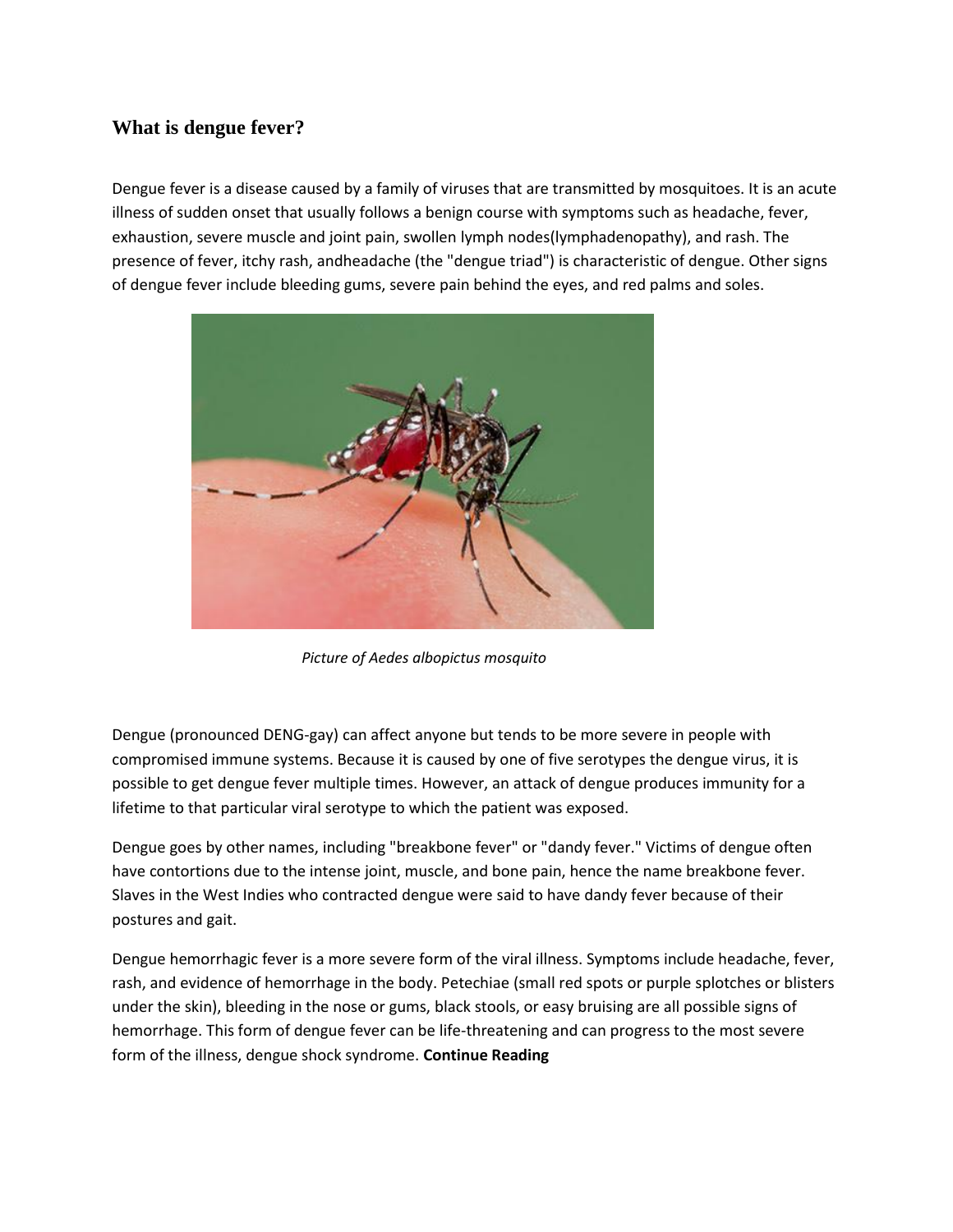*======================================*

## **What geographic areas are at high risk for contracting dengue fever?**

Dengue is prevalent throughout the tropics and subtropics. Outbreaks have occurred recently in the Caribbean, including Puerto Rico, the U.S. Virgin Islands, Cuba, and Central America. Cases have also been imported via tourists returning from areas with widespread dengue, including Tahiti, Singapore, the South Pacific, including the Philippines, Southeast Asia, the West Indies, India, and the Middle East (similar in distribution to the areas of the world that harbor malaria and yellow fever). Dengue is now the leading cause of acute febrile illness in U.S. travelers returning from the Caribbean, South America, and Asia.

- New Delhi, India, is reporting an outbreak of dengue fever, with 1,872 testing positive for the illness as of September 2015.
- In American Samoa, there have been 370 cases of dengue reported from May 2015 to September 2, 2015; 133 people have been hospitalized.
- In 2015, two non-native species of mosquito were found in California, including the *Aedes aegypti* mosquito, which can transmit dengue. No cases of dengue have been reported yet.
- Thailand reported the worst dengue outbreak in 20 years, with 126 deaths and 135,344 people infected with the virus, in October 2013.
- In 2011, Bolivia, Brazil, Columbia, Costa Rica, El Salvador, Honduras, Mexico, Peru, Puerto Rico, and Venezuela reported a large number of dengue cases. Paraguay reported a dengue fever outbreak in 2011, the worst since 2007. Hospitals were overcrowded, and patients had elective surgeries canceled due to the outbreak.